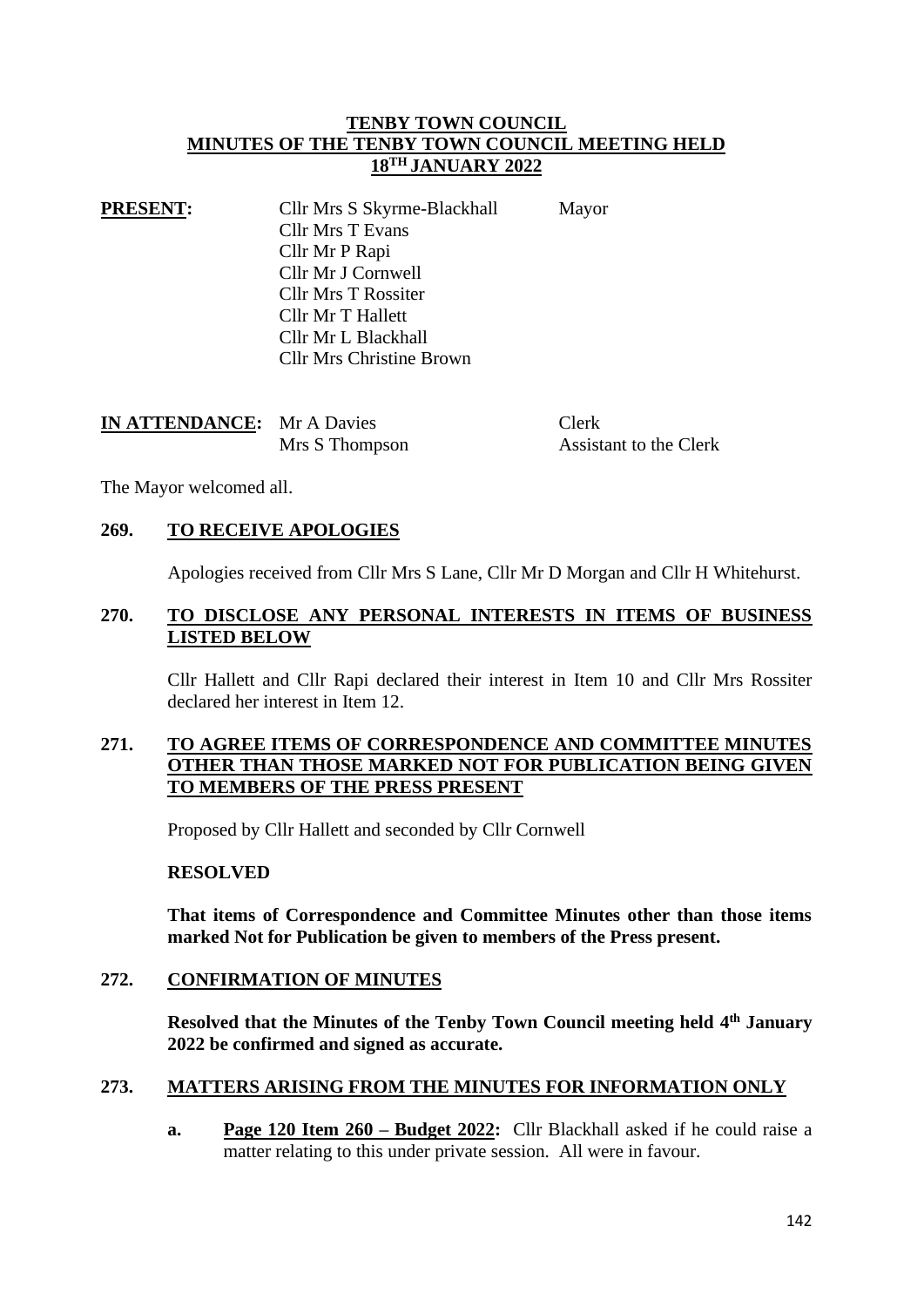# **274. TO DISCUSS THE FOLLOWING PLANNING APPLICATIONS AND TO AGREE ACTION IN RESPONSE TO PROPOSALS:**

### **a. NP/22/0007/FUL – Proposed garage adjacent to driveway – Queen Victoria House, The Mews, Heywood Lane, Tenby**

Cllr Rapi asked if any complaints have been received from neighbouring properties as in his mind, it is overdeveloped and appears very narrow. No objections had been received said the Clerk. Cllr Mrs Rossiter clarified the location for members. After some discussion a site visit was proposed by Cllr Rapi and seconded by Cllr Cornwell. The Clerk will ask PCNPA to accommodate a meeting.

### **RECOMMEND**

**Members are concerned about the scale of the proposed development and its impact on the amenity of neighbouring properties. They would welcome a site visit with officers to discuss the proposal in more detail.**

### **b. NP/21/0816/FUL – Rear lean-to and flat-roofed extensions – Ystrad, Trafalgar Road, Tenby**

Cllr Rapi has no objections, many have extended on this road, and proposed acceptance. Cllr Hallett seconded.

## **RECOMMEND**

**Approval. Considered against all the relevant policies within the LDP, members feel that this proposal will have no adverse impact on the amenity of neighbouring properties.**

## **275. TO RECEIVE THE FOLLOWING ITEMS OF PLANNING CORRESPONDENCE AND AGREE ACTION IN RESPONSE TO PROPOSALS:**

#### **a. PCNPA – Supplementary Planning Guidance Consultation**

The Clerk told members that PCNPA are updating guidance and asking for our views on what is being proposed. Councillors need to look at web links for each policy and see what they think. Cllr Hallett pointed out that the closing date is 15<sup>th</sup> April 2022. It was recommended that councillors have a look and feedback comments to Clerk who will raise it on a future Agenda.

## **276. TO CONSIDER THE FOLLOWING ITEMS OF CORRESPONDENCE AND AGREE ACTION IN RESPONSE TO PROPOSALS:**

**a. Rebecca Evans MS, Minister for Finance and Local Government, Welsh Government – General Power of Competence – Qualifications of Clerks Regulations 2021 (deferred from 4th January)**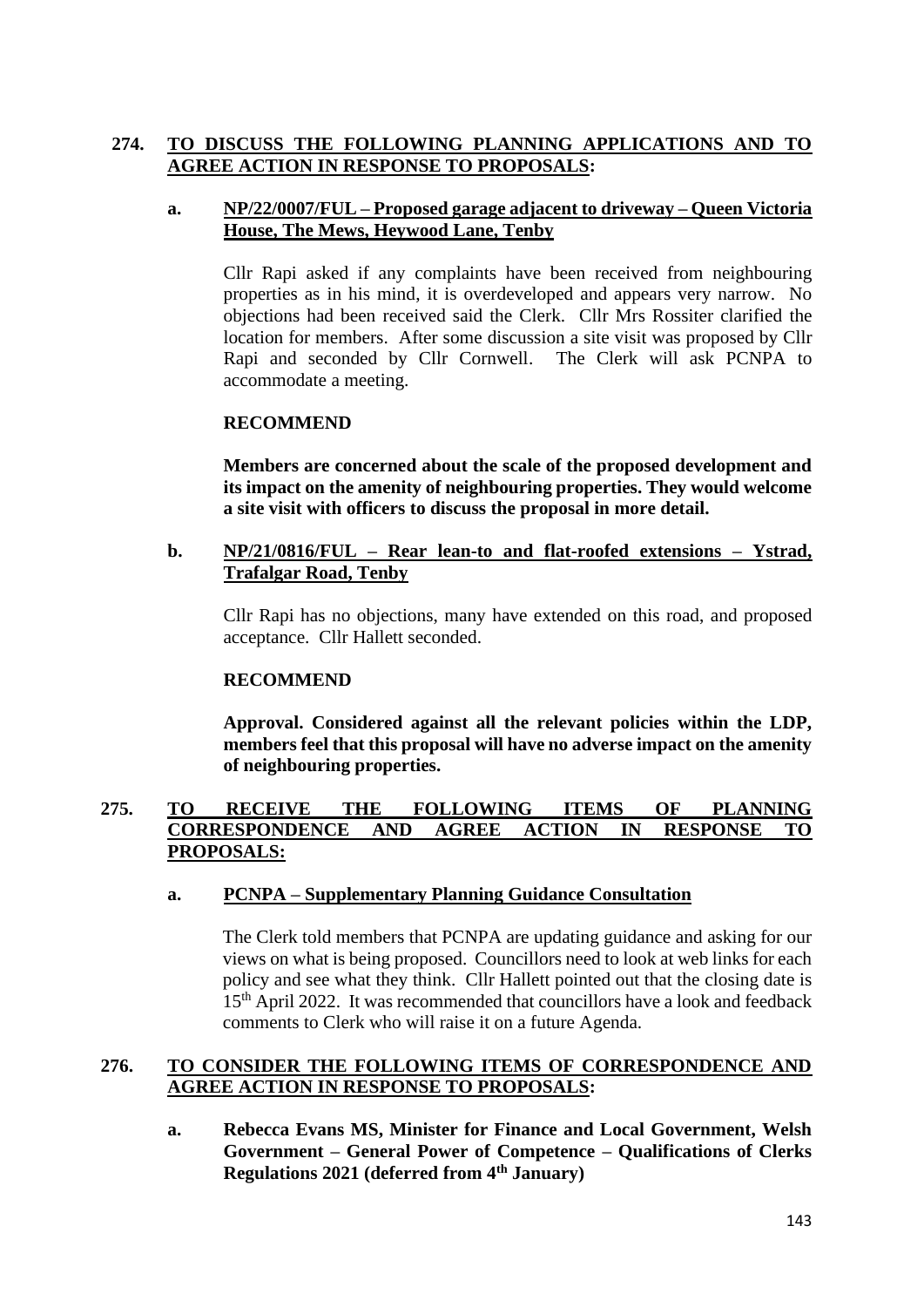The Clerk explained that the General Power of Competence (GPOC) was part of a raft of legislation within the Local Government and Elections (Wales) Act 2021 passed last year by the Senedd.

GPOC had been in place in England since 2011 and was a very successful power of 'first resort' which, for those councils declaring GPOC meant that they did not have to look various pieces of legislation to see if they have the power to undertake something in the interests of the community.

This will replace the power of well-being which was subject to the same spending limit as S137. A council did not have to declare GPOC, but if it did not, it would no longer have the power of well-being to use.

A council has to pass a resolution declaring GPOC, which has to be reaffirmed annually.

However, to be able to declare GPOC a council must pass three tests.

- At least two thirds of member must be elected (Tenby currently falls below this as five members are co-opted).
- The council must have received two consecutive unqualified Eternal Audits (Wales Audit has still to complete TTC's 2020-21 External Audit)
- The Clerk must be qualified.

Members will recall that, when GPOC was first suggested by the Welsh Government there was a question over what the requirement would be for a Clerk to be classed as qualified. This letter explains that WG has determined that a Clerk must at least have the sector recognised CiCLA qualification for a council to declare GPOC.

The Clerk has CiCLA, although it is recommended that any Clerk who obtained the qualification before 2022 undertakes the specialist module on GPOC if the relevant council wishes to exercise these powers.

The Clerk added that there were a number of other elements in the Act that members needed to address including:

- Multi-location meetings
- Public participation in meetings
- Annual Reports (the first having to be agreed, signed off and published by full council as soon as possible after  $1<sup>st</sup>$  April 2022)
- Training Plan (which has to be published by  $5<sup>th</sup>$  November 2022)

He suggested a working party be set up to look into complying with these elements.

Cllr Blackhall commented that WG was clearly setting a direction for town councils in the future. Smaller councils may not feel the need for GPOC but it was certainly something a town of our size needed to consider.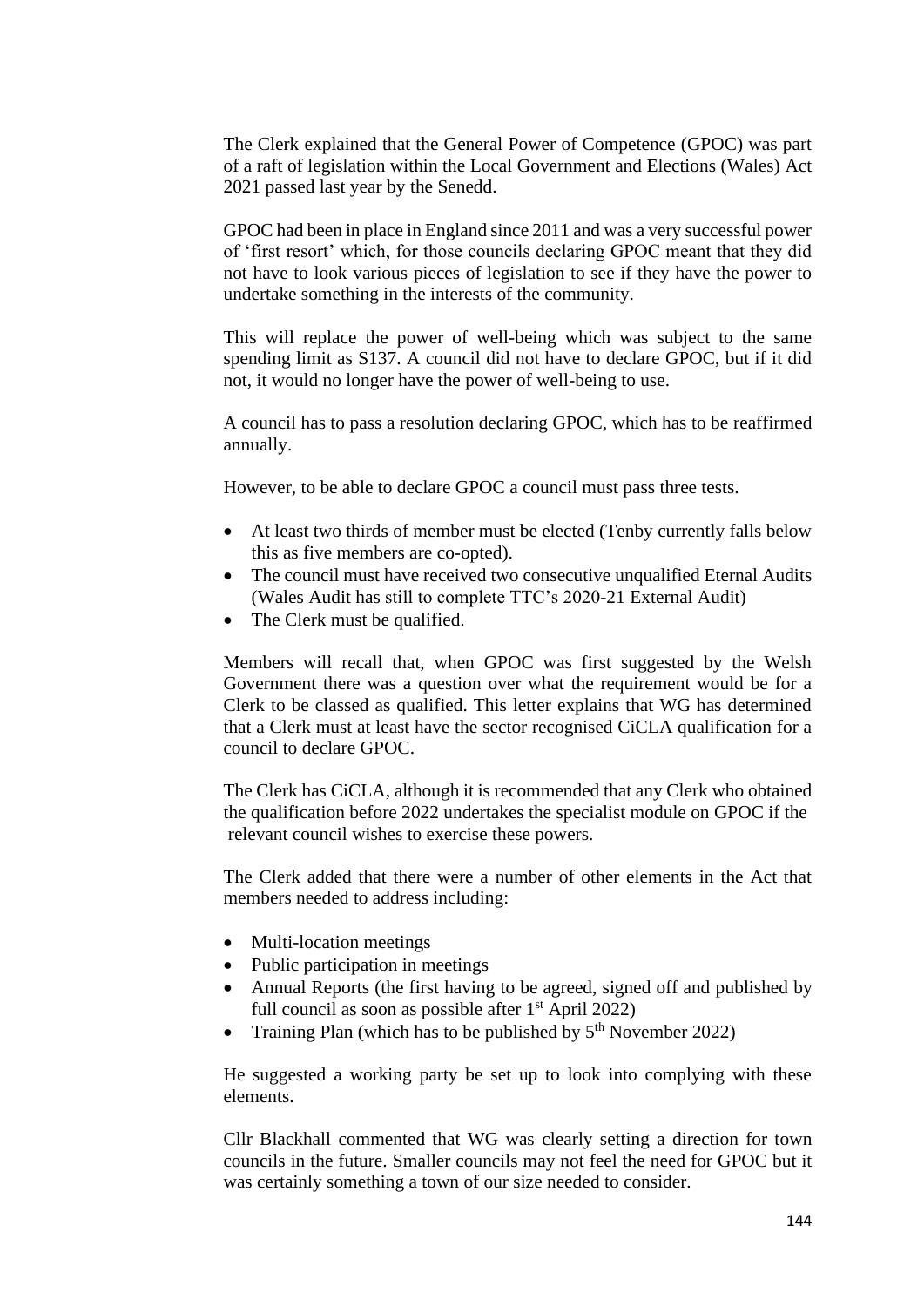He agreed with the Clerk's suggestion to set up a working party as there were a number of things to be put in place to meet the requirements of the new act and we should start work.

## **b. Emyr John, One Voice Wales (via email) – New Pembrokeshire Community and Town Councils Project Officer**

Are we members of OVW asked Cllr Mrs Brown. We are not but don't have to be members to benefit from what this Officer offers, said the Clerk. Cllr Hallett suggested noting this. If someone is offering assistance, then why not hear what they've got to say said Cllr Blackhall. The Clerk said it indicates that Mr. John has interest in looking to develop youth engagement and he knows the Mayor and other councillors are keen to progress this. This may be an opportunity to link in with him once ideas are further formed. The Mayor said it would be interesting to have Mr. John's input in the future.

### **c. Dan Shaw, PCC (via email) – Working Better together seminars**

The Clerk believes that this meeting was postponed as it coincided with too many council meetings. The Clerk has attended two, the first because it was predominantly for Clerks. The second meeting was relating to the new post outlined in item b.

They are asking for a regular commitment by a councillor to attend forthcoming meetings, or would members want the Clerk to attend on behalf of Council. The Mayor proposed the Clerk attend on behalf of TTC and Cllr Mrs Brown seconded.

#### **RESOLVED**

**That the Clerk represent TTC at forthcoming Working Better Together seminars.**

## **277. TO RECEIVE THE ACCOUNTS FOR DECEMBER (INCLUDING SCHEDULED PAYMENTS, UNPRESENTED CHEQUES, RECEIPTS, ACCOUNT BALANCES, BUDGET MONITORING TO DATE AND BANK RECONCILIATIONS) AND CONSIDER ANY ISSUES ARISING**

Cllr Mrs Rossiter proposed accepting the accounts and congratulated the Clerk. Cllr Mrs Brown seconded.

#### **RESOLVED**

**THAT the accounts for December (including scheduled payments, unpresented cheques, receipts, account balances, budget monitoring to date and bank reconciliations) be approved.**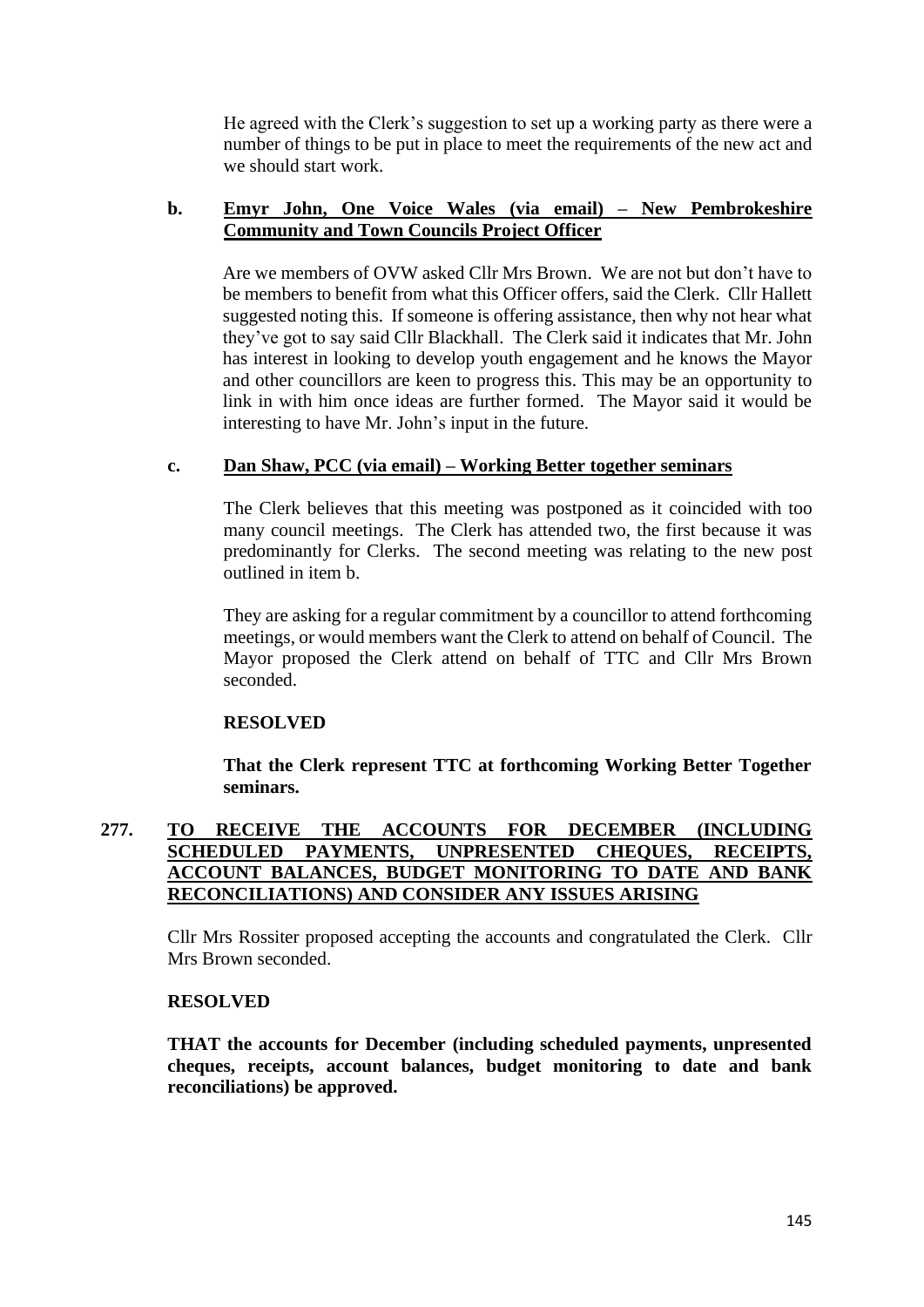## **278. TO CONSIDER THE FOLLOWING REQUESTS FOR GRANT ASSISTANCE AND AGREE ACTION IN RESPONSE TO PROPOSALS:-**

#### **Tenby Museum and Art Gallery – Advertising Leaflet**

Have we donated to the museum asked Cllr Mrs Brown? The Clerk confirmed that some years ago TTC funded a display. How much can we afford then she asked.

The Clerk reminded members that the Grants Budget was already spent but that TTC had previously agreed to vire monies from reserves to help organisations applying for grants who had been adversely affected by the pandemic. Cllr Cornwell believes the Museum is asking for £1,875 but that perhaps TTC should give them £1K. Cllr Mrs Rossiter was thinking more £500.

Cllr Mrs Brown doesn't agree with £1,000 but rather a sum between £250 and £500 as a contribution. She felt leaflets could be something that maybe local businesses can also consider sponsoring.

Cllr Blackhall feels that Tenby is incredibly lucky to have such a museum, adding that it is really unusual to have something of this standard entirely funded privately.

In relation to the Clerk's comments, he concurred that TTC had put aside funds in relation to supporting Covid effected businesses. The Museum has been closed throughout the pandemic. However, they have been offering online projects like Artisan Avenue which have positively impacted local mental health and community wellbeing, and has resulted in a fantastic exhibition currently which he encouraged all to go and see.

This is not a massive amount in the overall scheme of things, Cllr. Blackhall continued. He feels really proud of our museum and that we should seek to pay the full amount.

However, Cllr Mrs Evans was not sure about full amount and would exercise caution over the use of reserves as it was still unclear as to how many more organisations may come to TTC for grants. She would not like to say no to anybody.

Cllr. Mrs Rossiter proposed a donation of £500 be given, seconded by Cllr. Mrs. Brown.

Cllr. Cornwell proposed an amendment in that the donation be £1000 and Cllr. Blackhall seconded.

The Clerk explained that both proposals were in favour of a donation, the question was over the amount. Cllr. Cornwell's amendment should therefore be considered first. If this failed Cllr Mrs. Rossiter's proposal would be voted on.

Put to the vote Cllr. Cornwell's amendment was carried and it was therefore:

#### **RESOLVED**

**That under Section 144 of the LGA 1972 a donation of £1000 be made to Tenby Museum to assist them with their leaflet production and distribution.**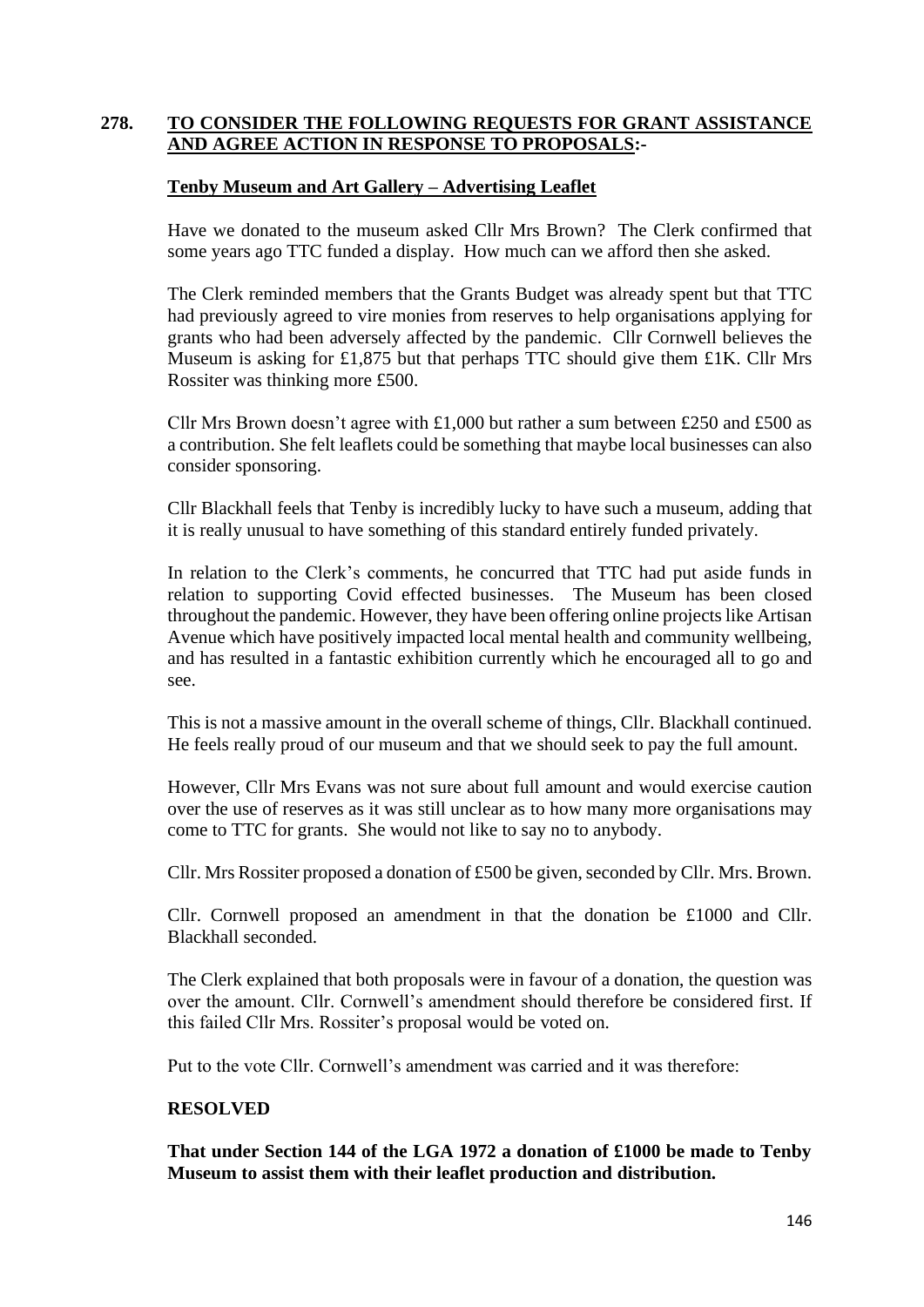#### **Further resolved that sufficient fund be vired from reserves to facilitate this.**

The Mayor said she had recently opened the exhibition and echoed Cllr Blackhall in that it was very much worth a visit.

## **279. TO CONSIDER ANY UPDATES ON TENBY TOWN WALLS AND AGREE ACTION IN RESPONSE TO PROPOSALS: -**

Nothing further in relation to town walls.

In relation to the interior of the walls within the Mayor's Parlour the Clerk had managed to secure services of local builder who has repaired the damp area. This work should be completed tomorrow and it is then just a case of getting the Parlour cleaned. TTC will then be good to return to face-to-face meetings, subject to legislation.

Cllr Rapi said he was irritated by the white window fronting the Esplanade at the Imperial Hotel. He felt it was dreadful and he cannot believe they were allowed to get away with it in the middle of an historic monument. He suggested the Clerk contact the owners to ask if it could be painted a dark colour.

## **280. TO CONSIDER ANY UPDATES ON THE PROPOSED DEVELOPMENT AT BRYNHIR**

No further forward since Cllr Evans outlined the position at the last meeting. Progress is being made but not at pace.

### **281. TO CONSIDER THE GROWING HOUSING CRISIS IN TENBY AND AGREE ACTION IN RESPONSE TO PROPOSALS – CLLR M EVANS**

Although this item will be deferred until the next meeting in the absence of Cllr. Evans, Cllr Blackhall said that there are some really serious housing issues coming up in town with people in rented being asked to vacate.

It is believed these properties could be being sold for holiday rental/Airbnb. Members of our local community are being forced to leave Tenby. If people hear of anything they are asked share information with Cllr Evans.

Cllr Williams is also dealing with these issues said Cllr Rapi, people have been in touch with him too.

Cllr. Blackhall agreed it would be a good idea that, when this item is discussed in a fortnight, both county councillors were present to discuss findings.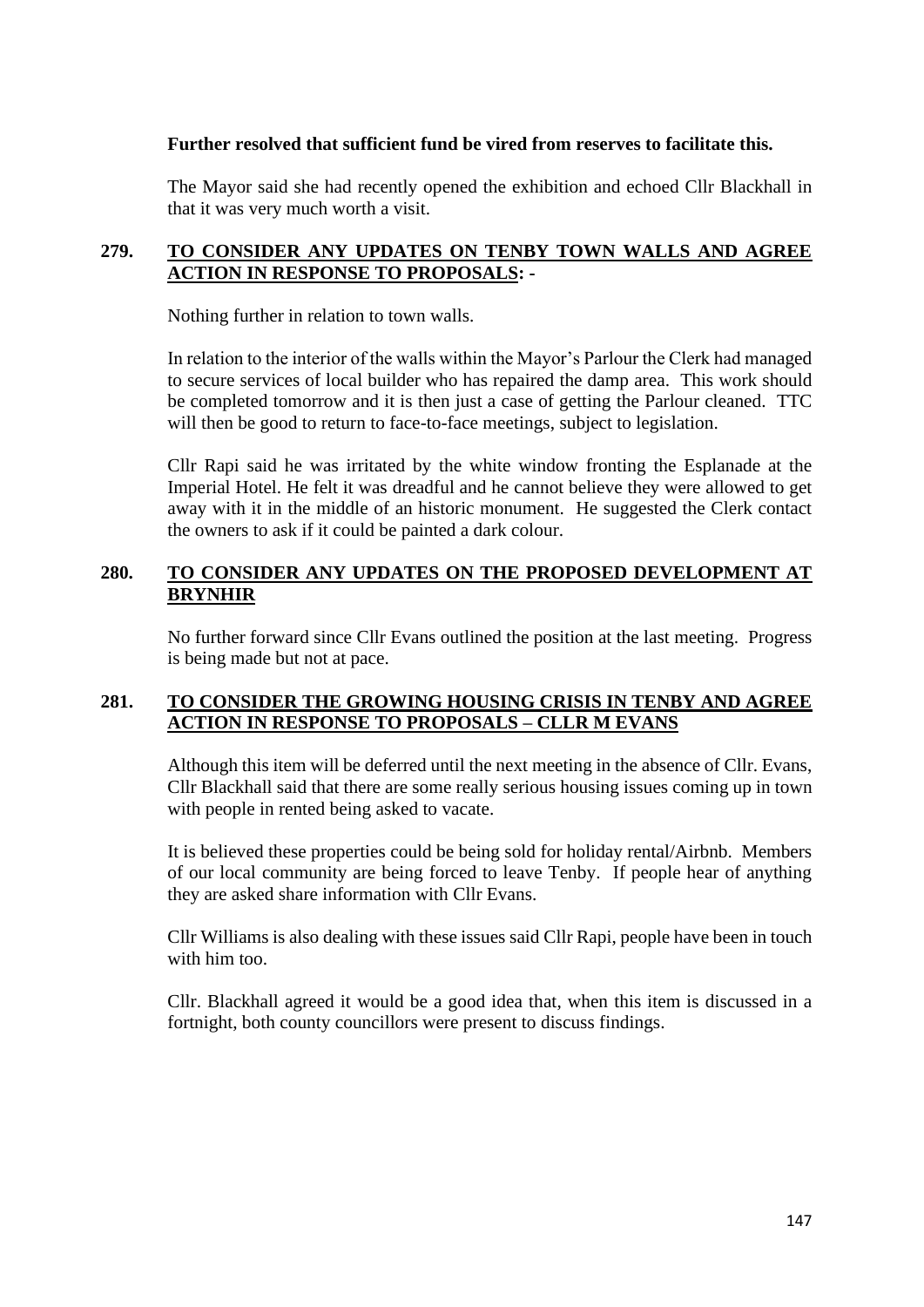# **282. TO CONSIDER A MARINE CONSERVATION AREA – TENBY SOUTH BEACH, GILTAR SPIT, CALDEY SOUND AND CALDEY ROADS – AND AGREE ACTION IN RESPONSE TO PROPOSALS – CLLR M EVANS**

This item too was deferred to the next meeting in the absence of Cllr. Evans. However, Cllr Hallett believes that there is already a marine conservation area in place and this would be an extension to it.

## **283. TO CONSIDER ANY FINANCIAL OFFICER/CLERK'S ITEMS AND TO AGREE ACTION IN RESPONSE TO PROPOSALS**

a. The Clerk suggested that councillors start to think of HM The Queen's Platinum jubilee and how we may celebrate it. This will be placed on the agenda for the next meeting. If members could formulate some ideas this would be welcome.

## **284. DATE AND TIME OF NEXT MEETING**

**Resolved that the next meeting will take place on Tuesday, 1 st February 2022 at 7.30pm.**

## **285. TO PROPOSE ANY ITEM FOR THE NEXT AGENDA**

Cllr Mrs Brown – Street furniture

Cllr Rapi asked for the condition of the railings on the Esplanade steps to be placed on the agenda but Cllr. Blackhall felt that this would be addressed under the item he wishes to consider in private.

## **286. TO RESOLVE TO EXCLUDE THE PUBLIC FROM THE MEETING DURING CONSIDERATION OF THE FOLLOWING ITEM(S) OF BUSINESS UNDER THE "PUBLIC BODIES (ADMISSION TO MEETINGS) ACT OF 1960"**

## **287. TO CONFIRM THE PRIVATE AND CONFIDENTIAL MINUTES OF THE TENBY TOWN COUNCIL MEETING HELD DATE 2021**

**Resolved that the Private and Confidential Minutes of the Tenby Town Council meeting held 4 th January 2022 be confirmed and signed as accurate.**

## **288. MATTERS ARISING FOR INFORMATION ONLY**

None

The Mayor thanked all for attending. Cllr Mrs Brown thanked Cllr. Rapi for inviting Mr Llewelyn along to the earlier meeting with TTC.

Mayor \_\_\_\_\_\_\_\_\_\_\_\_\_\_\_\_\_\_\_\_\_\_\_\_\_\_\_\_\_\_\_\_\_\_\_\_\_\_\_\_\_\_\_\_\_\_\_\_\_\_

Town Clerk \_\_\_\_\_\_\_\_\_\_\_\_\_\_\_\_\_\_\_\_\_\_\_\_\_\_\_\_\_\_\_\_\_\_\_\_\_\_\_\_\_\_\_\_\_\_\_\_\_\_